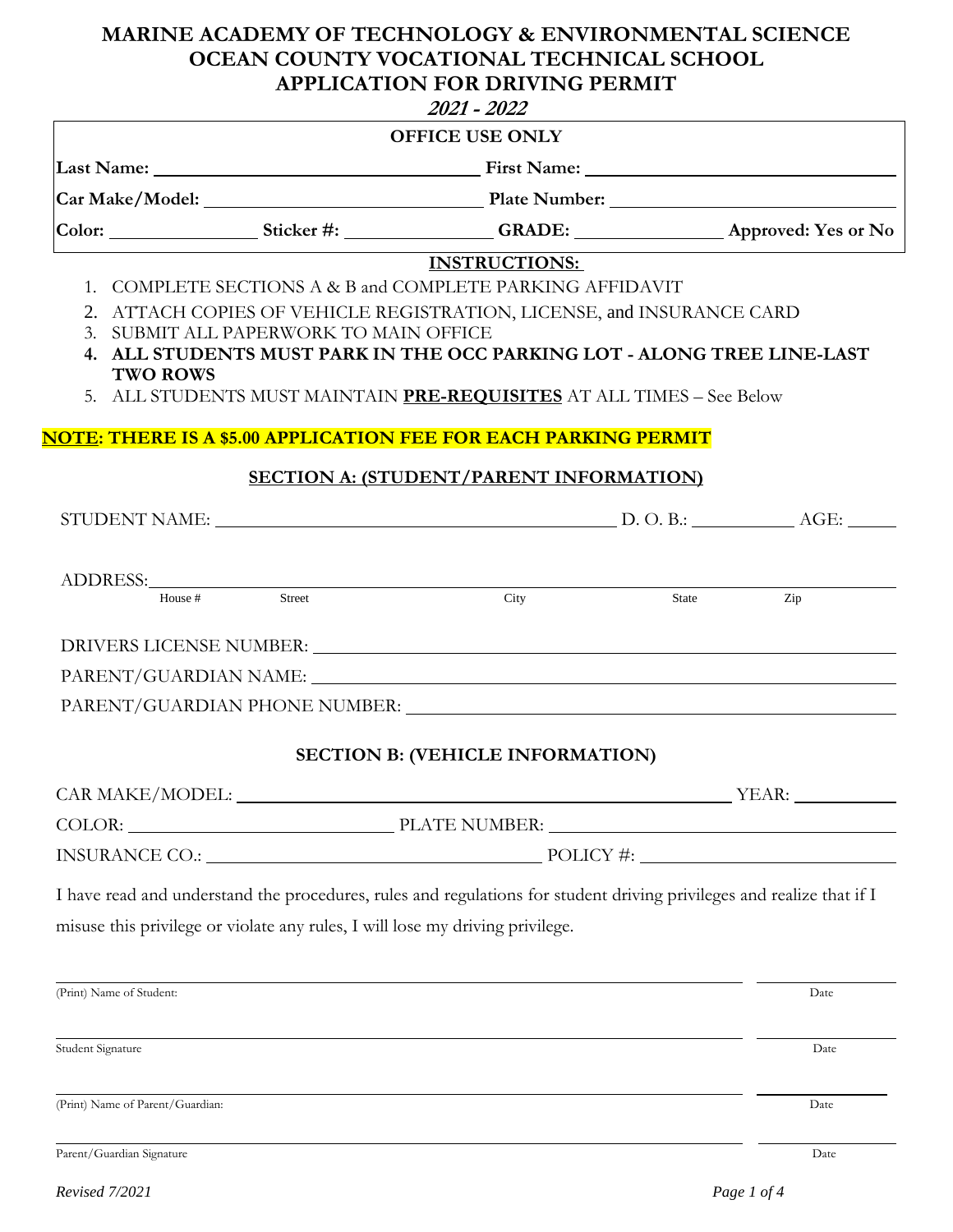# **MARINE ACADEMY OF TECHNOLOGY & ENVIRONMENTAL SCIENCE OCEAN COUNTY VOCATIONAL TECHNICAL SCHOOL APPLICATION FOR DRIVING PERMIT 2021 - 2022**

## **PARKING AFFIDAVIT**

I  $\frac{1}{2}$  by accepting decal  $\#$   $\frac{1}{2}$ , agree to hold the Marine Academy of Technology and Environmental Science and the Ocean County Vocational Technical School Board of Education and all of its regular and part-time employees blameless and non-liable for any and all damage to the vehicle and its content including theft of the vehicle and/or its content while parked at the Marine Academy of Technology and Environmental Science.

It is further understood that failure to park in the assigned MATES-OCVTS student parking area may result in my vehicle being **towed and/or ticketed** at my own expense, included but not limited to any towing and impound fees or fines assessed.

| (Print) Name of Student:         | Date |
|----------------------------------|------|
|                                  |      |
| Student Signature                | Date |
|                                  |      |
| (Print) Name of Parent/Guardian: | Date |
|                                  |      |
| Parent/Guardian Signature        | Date |
|                                  |      |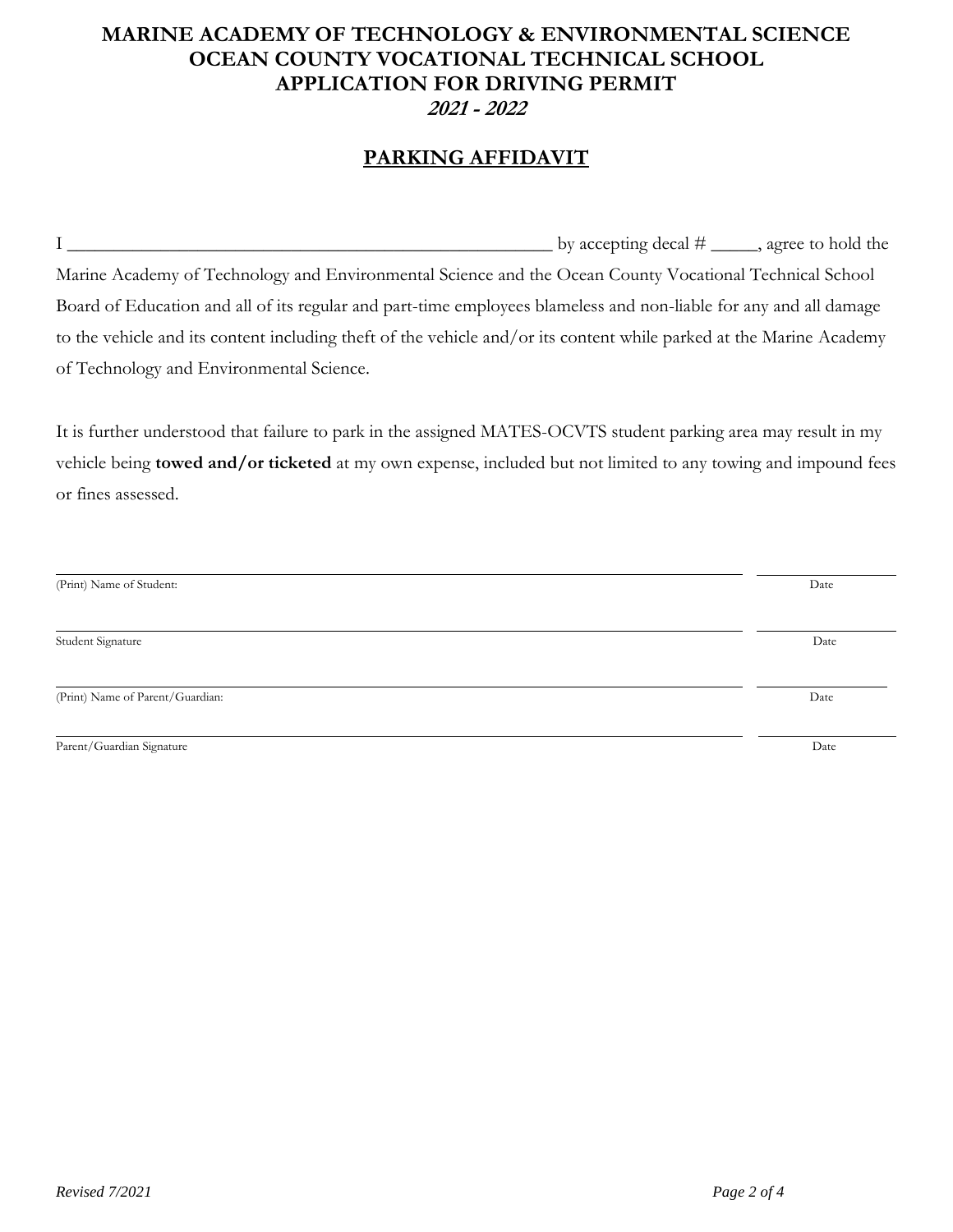## **MARINE ACADEMY OF TECHNOLOGY & ENVIRONMENTAL SCIENCE OCEAN COUNTY VOCATIONAL TECHNICAL SCHOOL APPLICATION FOR DRIVING PERMIT 2021 - 2022**

## **STUDENT PARKING RULES AND REGULATIONS**

### **APPLICATION:**

- 1. An application form must be completed and submitted in the Main Office.
- 2. A copy of the insurance card, license, and registration must be attached to the application.

### **PRE-REQUISITES:**

- 1. **Fines:** All fines must be paid in full before approval of driving privilege.
- 2. **Attendance:** All attendance rules, regulations, and procedures must be followed and maintained at all times per attendance policy.
- 3. In order to be granted the driving privilege, a student must be in good standing by maintaining good academic progress according to his/her ability and must have a good discipline record.

### **REGISTRATION**:

- 1. If approved, a parking permit will be issued to driver.
- 2. Failure to follow all Pre-Requisites listed above and failure to properly display the parking decal will result in a loss of parking privileges. **NO EXCEPTIONS!!**
- 3. Parking Stickers should be affixed to the left side of the rearview window.
- 4. Each sticker permit is issued per car not per student.
- 5. If a student operates two or more cars alternately, all cars must be registered and a valid parking permit must be properly displayed. Whenever a change in license plate occurs, the student is to immediately notify the Main Office so that the records may be changed.
- 6. Lost, damaged, or defaced permits will not be replaced; a new permit must be purchased.

## **PARKING:**

- 1. Parking is on a first come first serve basis. Students must park in the OCC parking lot in the last two rows, along the tree line.
- 2. Decals must be displayed and visible in the rear window at all times.
- 3. All persons parking their vehicles on school property do so at their own risk. Students are advised to lock all doors (see Parking Affidavit).

### **PARKING AT OTHER OCVTS LOCATIONS:**

- 1. Any persons that would like to park at another OCVTS building must notify MATES when obtaining a parking permit.
- 2. The student must let us know where they are currently parking and/or receive assigned parking per the other Centers instructions due to limited availability.

## **RESPONSIBILITIES AND REGULATIONS:**

- 1. Parking permits are **NON-TRANSFERABLE**. All students sharing or attempting to share permits will lose parking privileges for the remainder of the school year.
- 2. Students are not permitted to sit in parked cars or loiter about parked cars at any time. Upon arrival to school, students must park their cars and immediately enter the building.
- 3. Students may not go to their cars during the school day unless permission has been obtained by the Administration.
- 4. Students must exercise extreme caution when driving on school grounds. Maximum speed is **5 MPH**. Violations will result in a loss of parking privileges.
- 5. Pedestrians have the right-of-way at all times.
- 6. Students must not interfere with the progress of school buses. No parking in the bus area.
- 7. All motor vehicle laws of the State of New Jersey apply on school grounds.
- 8. Due to inclement weather, student parking may be suspended.